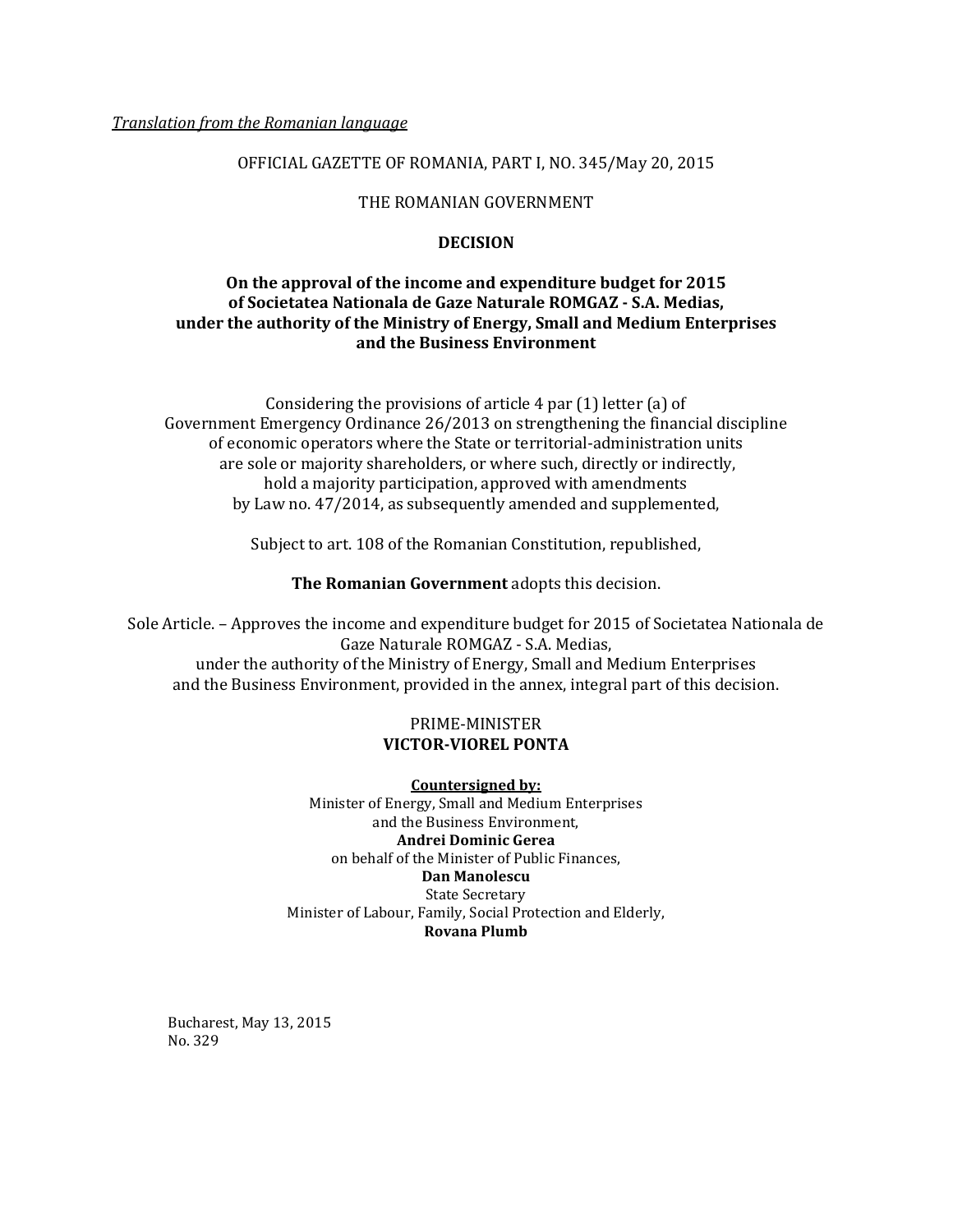#### **INCOME AND EXPENDITURE Budget 2015**

|           |                         |                |                                                                                                                                                                                                                             |                                                                                                                                                                                           |                         | thousand lei         |  |
|-----------|-------------------------|----------------|-----------------------------------------------------------------------------------------------------------------------------------------------------------------------------------------------------------------------------|-------------------------------------------------------------------------------------------------------------------------------------------------------------------------------------------|-------------------------|----------------------|--|
|           |                         |                |                                                                                                                                                                                                                             | <b>INDICATORS</b>                                                                                                                                                                         | Row no.                 | 2015 Budget proposal |  |
| $\pmb{0}$ |                         | $\mathbf 1$    |                                                                                                                                                                                                                             | 2                                                                                                                                                                                         | $\overline{\mathbf{3}}$ | $\overline{\bf{4}}$  |  |
| L         |                         |                |                                                                                                                                                                                                                             | TOTAL REVENUE (Rw.1=Rw.2+Rw.5+Rw.6)                                                                                                                                                       | $\,1$                   | 4 639 964            |  |
|           | $\mathbf{1}$            |                |                                                                                                                                                                                                                             | Total operating expenses, out of which:                                                                                                                                                   | $\,2$                   | 4587511              |  |
|           |                         |                | a)                                                                                                                                                                                                                          | subsidies, according to legal provisions in force                                                                                                                                         | 3                       |                      |  |
|           |                         |                | b)                                                                                                                                                                                                                          | transfers, according to legal provisions in force                                                                                                                                         | $\overline{4}$          |                      |  |
|           | 2                       |                |                                                                                                                                                                                                                             | <b>Financial revenue</b>                                                                                                                                                                  | 5                       | 52 452               |  |
|           | $\overline{\mathbf{3}}$ |                |                                                                                                                                                                                                                             | <b>Extraordinary revenue</b>                                                                                                                                                              | 6                       |                      |  |
| П         |                         |                | TOTAL EXPENSES (Rw.7=Rw.8+Rw.20+Rw.21)                                                                                                                                                                                      |                                                                                                                                                                                           | 7                       | 2783547              |  |
|           | $\mathbf 1$             |                | Operating expenses, out of which:                                                                                                                                                                                           |                                                                                                                                                                                           |                         | 2760454              |  |
|           |                         | А.<br>В.<br>C. |                                                                                                                                                                                                                             | expenses for goods and services                                                                                                                                                           |                         | 496 597              |  |
|           |                         |                |                                                                                                                                                                                                                             | expenses for taxes, duties and similar payments                                                                                                                                           |                         | 745387               |  |
|           |                         |                |                                                                                                                                                                                                                             | personnel-related expenses, out of which:                                                                                                                                                 |                         | 624 436              |  |
|           |                         |                | C <sub>0</sub>                                                                                                                                                                                                              | expenses for salaries and wages (Rw. 13+ Rw.14)                                                                                                                                           | 12                      | 484 343              |  |
|           |                         |                | C <sub>1</sub>                                                                                                                                                                                                              | expenses for salaries                                                                                                                                                                     | 13                      | 437298               |  |
|           |                         |                | C2                                                                                                                                                                                                                          | expenses for bonuses                                                                                                                                                                      | 14                      | 47 045               |  |
|           |                         |                | C <sub>3</sub>                                                                                                                                                                                                              | other personnel expenses, out of which:                                                                                                                                                   | 15                      | 1475                 |  |
|           |                         |                |                                                                                                                                                                                                                             | expenses with compensation for early release of personnel                                                                                                                                 | 16                      |                      |  |
|           |                         |                | C <sub>4</sub>                                                                                                                                                                                                              | expenses for the contract of mandate and for other management and control<br>bodies, committees and commisssions                                                                          | 17                      | 3002                 |  |
|           |                         |                | C5                                                                                                                                                                                                                          | expenses for social security, special funds and other legal obligations                                                                                                                   | 18                      | 135 616              |  |
|           |                         | D.             |                                                                                                                                                                                                                             | other operating expenses                                                                                                                                                                  | 19                      | 894 034              |  |
|           | $\bf{2}$                |                |                                                                                                                                                                                                                             | <b>Financial expenses</b>                                                                                                                                                                 | 20                      | 23 094               |  |
|           | 3                       |                |                                                                                                                                                                                                                             | <b>Extraordinary expenses</b>                                                                                                                                                             | 21                      |                      |  |
| Ш         |                         |                | <b>GROSS RESULT (profit/loss)</b>                                                                                                                                                                                           |                                                                                                                                                                                           | 22                      | 1856416              |  |
| IV        |                         |                |                                                                                                                                                                                                                             | PROFIT TAX                                                                                                                                                                                | 23                      | 344 481              |  |
| V         |                         |                | PROFIT AFTER DEDUCTION OF PROFIT TAX, out of which:                                                                                                                                                                         |                                                                                                                                                                                           | 24                      | 1511935              |  |
|           | 1                       |                |                                                                                                                                                                                                                             | Legal reserve                                                                                                                                                                             | 25                      |                      |  |
|           | $\boldsymbol{2}$        |                |                                                                                                                                                                                                                             | Other reserves representing fiscal facilities provided by law                                                                                                                             |                         |                      |  |
|           | 3                       |                |                                                                                                                                                                                                                             | Coverage of accounting loss from previous years                                                                                                                                           | 27                      |                      |  |
|           | 4                       |                | Establishing equity finance for projects co-financed from foreign loans, and<br>establishing sources for reimbursement of equity installments, payment of<br>interest rates, charges and other costs related to such loans. |                                                                                                                                                                                           | 28                      |                      |  |
|           | 5                       |                | Other allocations provided by law                                                                                                                                                                                           |                                                                                                                                                                                           | 29                      |                      |  |
|           | 6                       |                | Accounting profit after deduction of the amounts provided at Rws. 25, 26, 27, 28<br>and 29.                                                                                                                                 |                                                                                                                                                                                           | 30                      | 1511935              |  |
|           | 7                       |                |                                                                                                                                                                                                                             | Profit share payable to employees within the limit of 10% of the net profit, but not<br>more than one average salary paid by the economic operator during the reference<br>financial year | 31                      | 17277                |  |